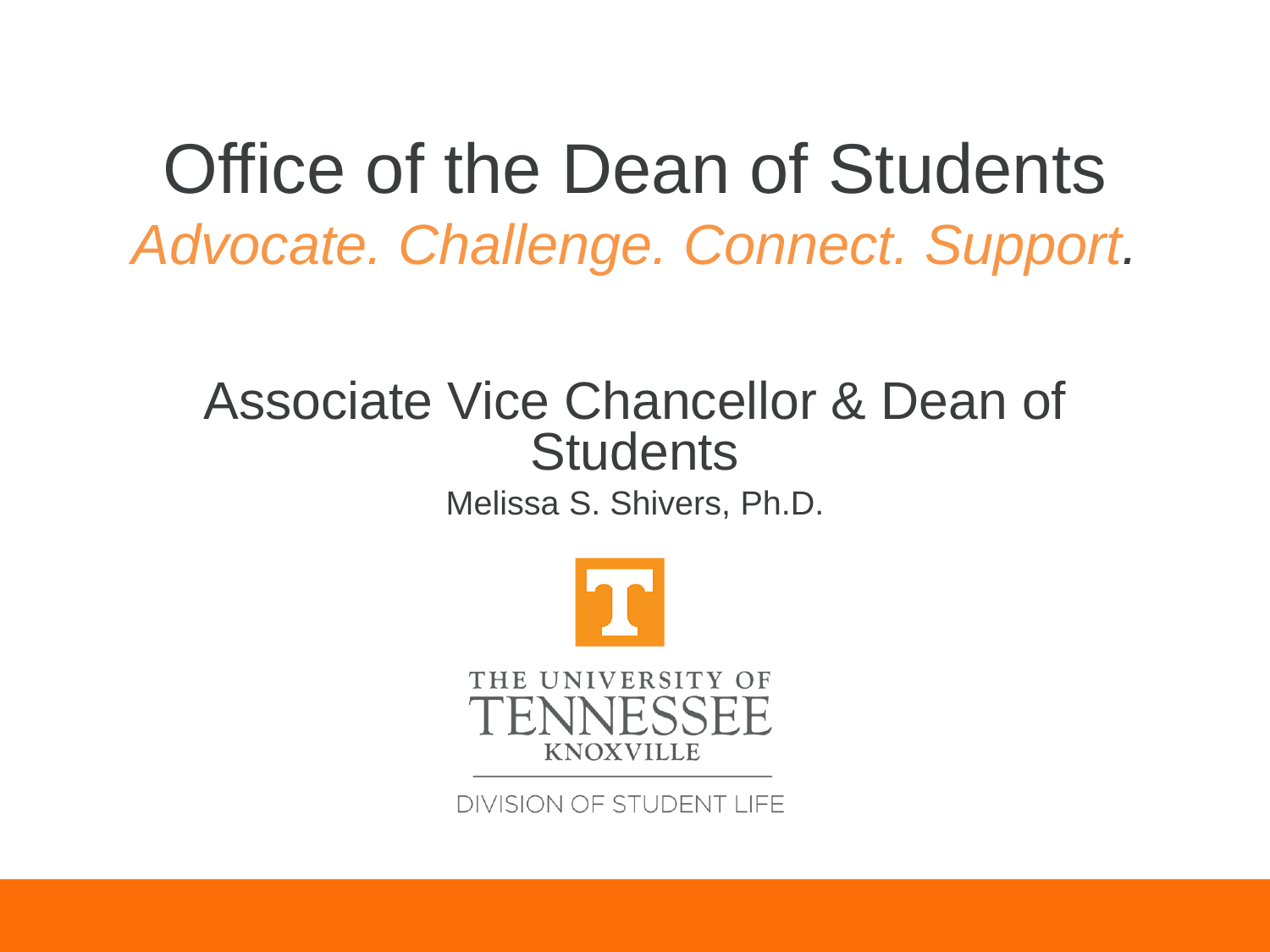# **Introduction**

- Dean of Students Overview
- Dean of Students Initiatives
	- Invite Your Faculty/Staff to Lunch
- Bias Protocol
- Absence Notification Policy

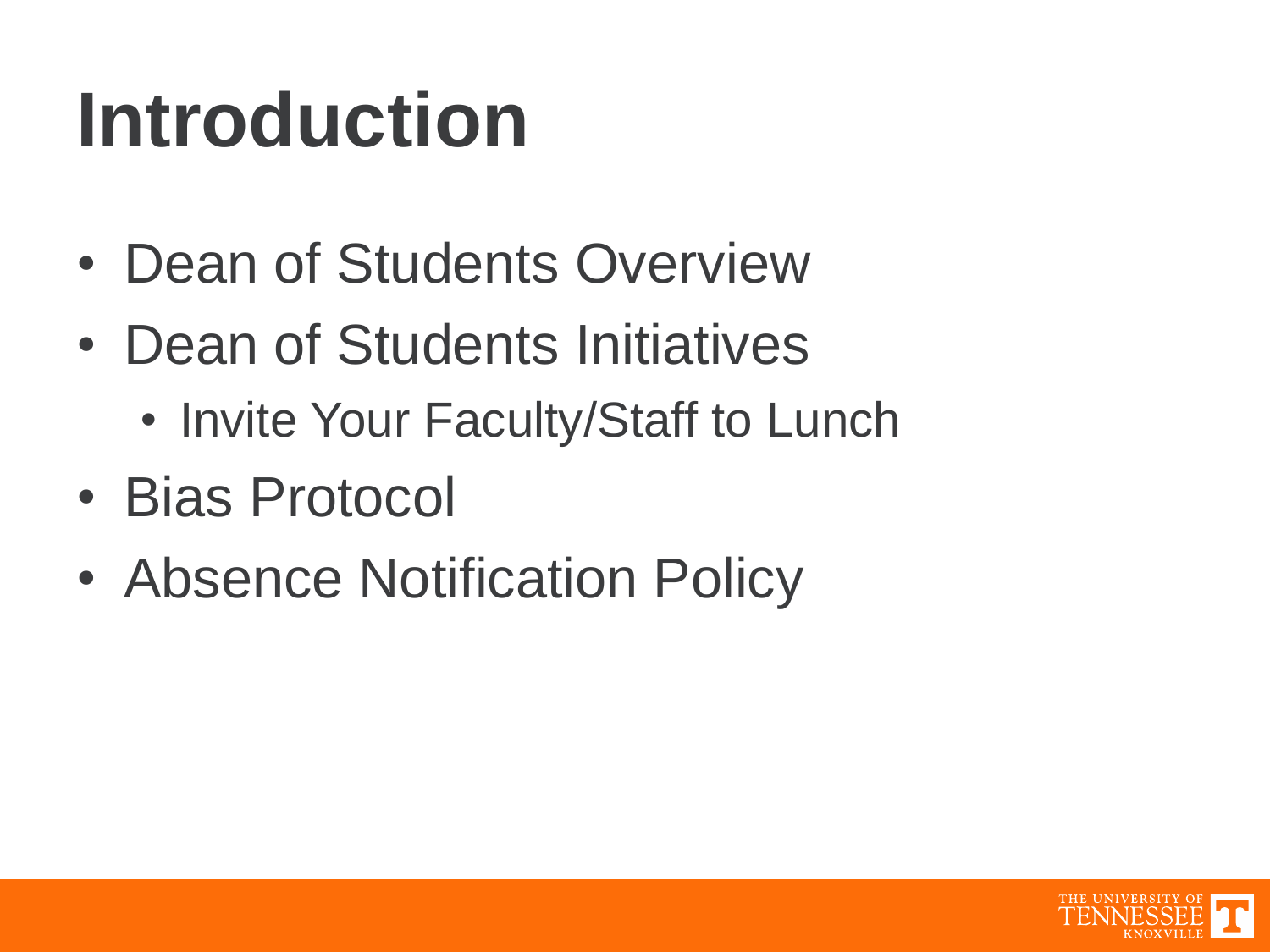### **Dean of Students Office Overview**



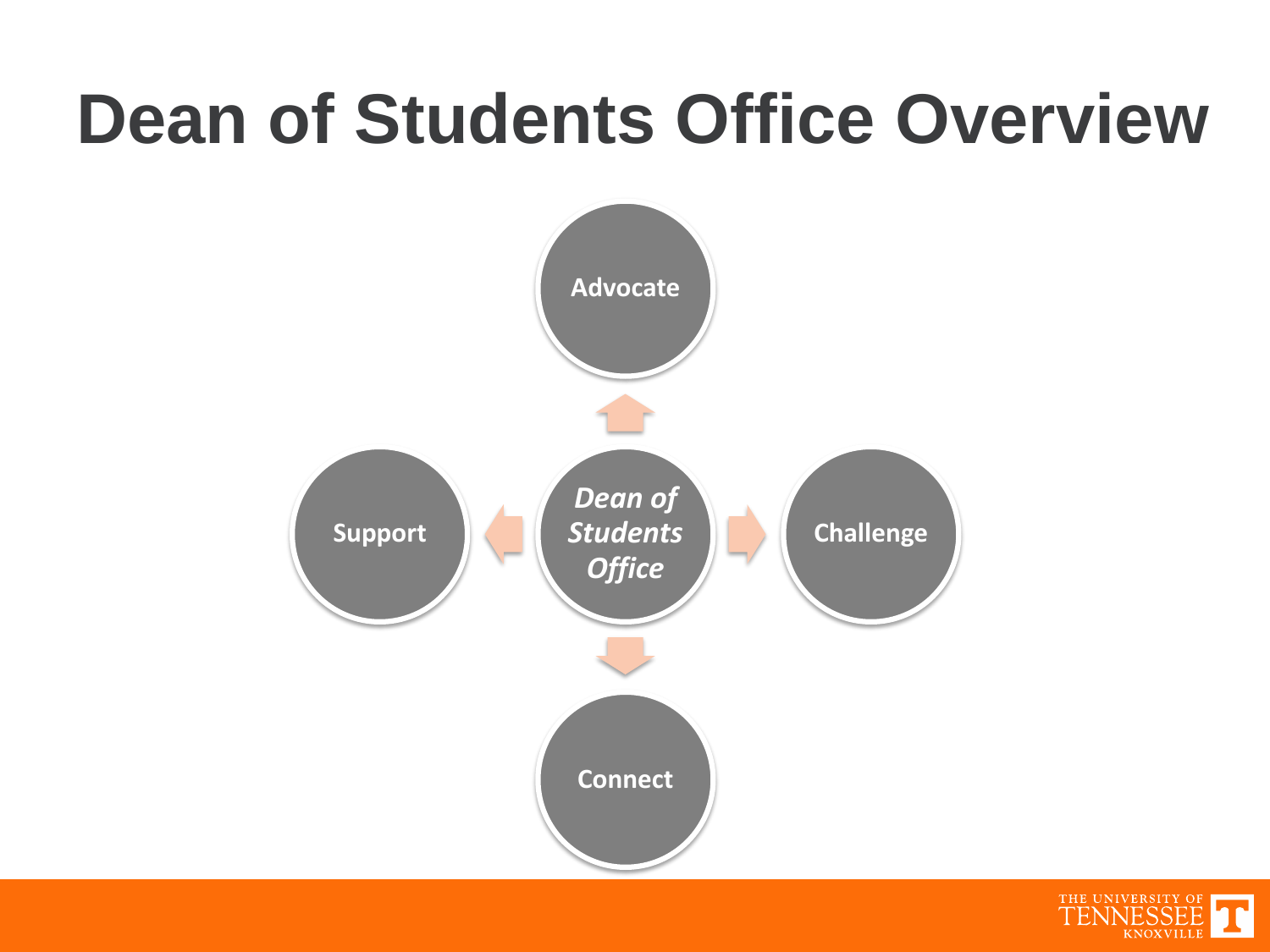### **Dean of Students Office Overview**

- Promote a vibrant, safe and engaged student experience;
- Empower students to promote positive change in their communities;
- Promote initiatives that build relationships among students faculty, staff, and the community; and
- Provide support to students, faculty, staff, and families.

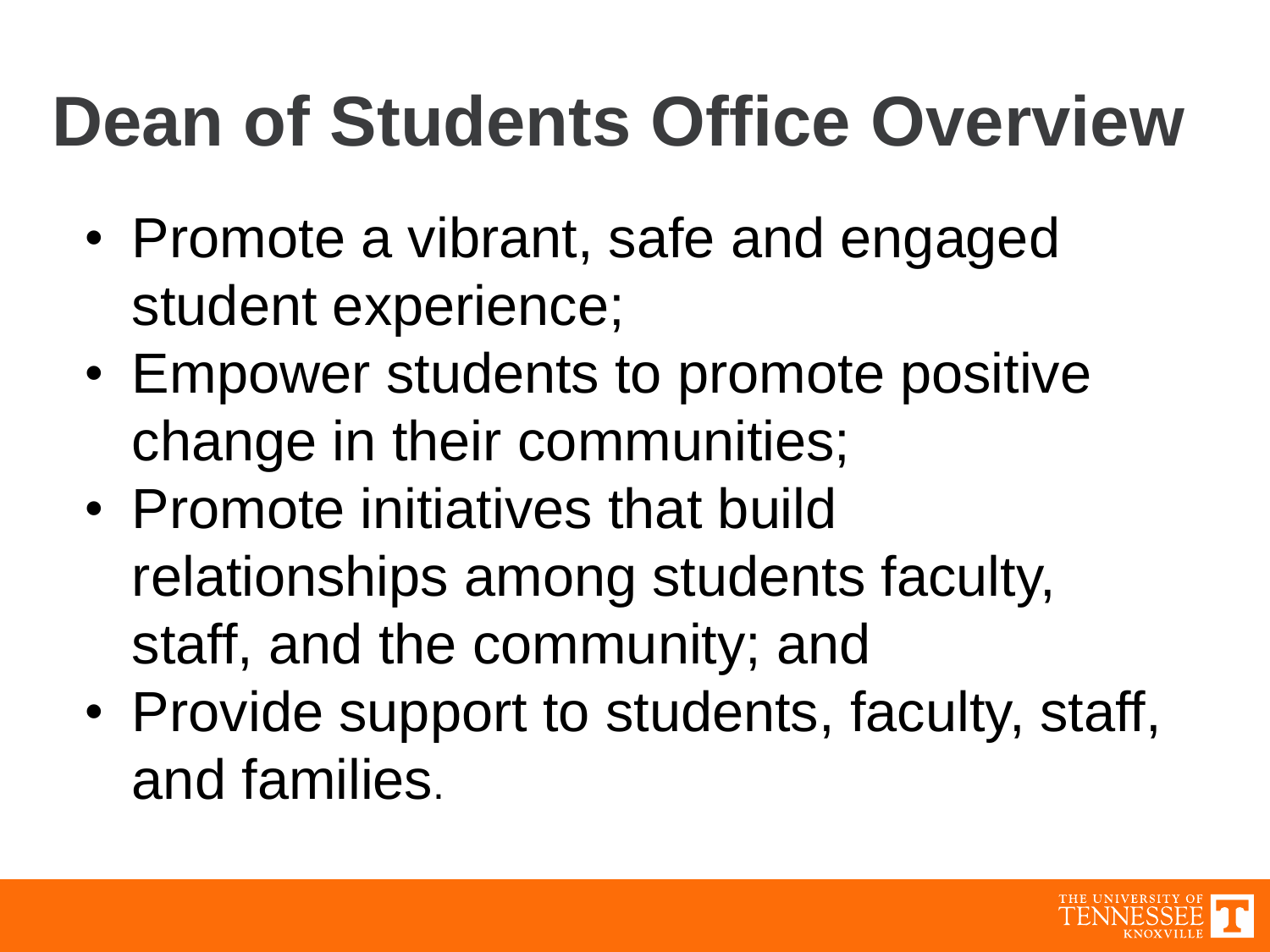# **Who Makes Us Work..**

Career Services Center for Leadership and Service Center for Student Engagement New Student and Family Programs Sorority and Fraternity Life Student Government Student Media

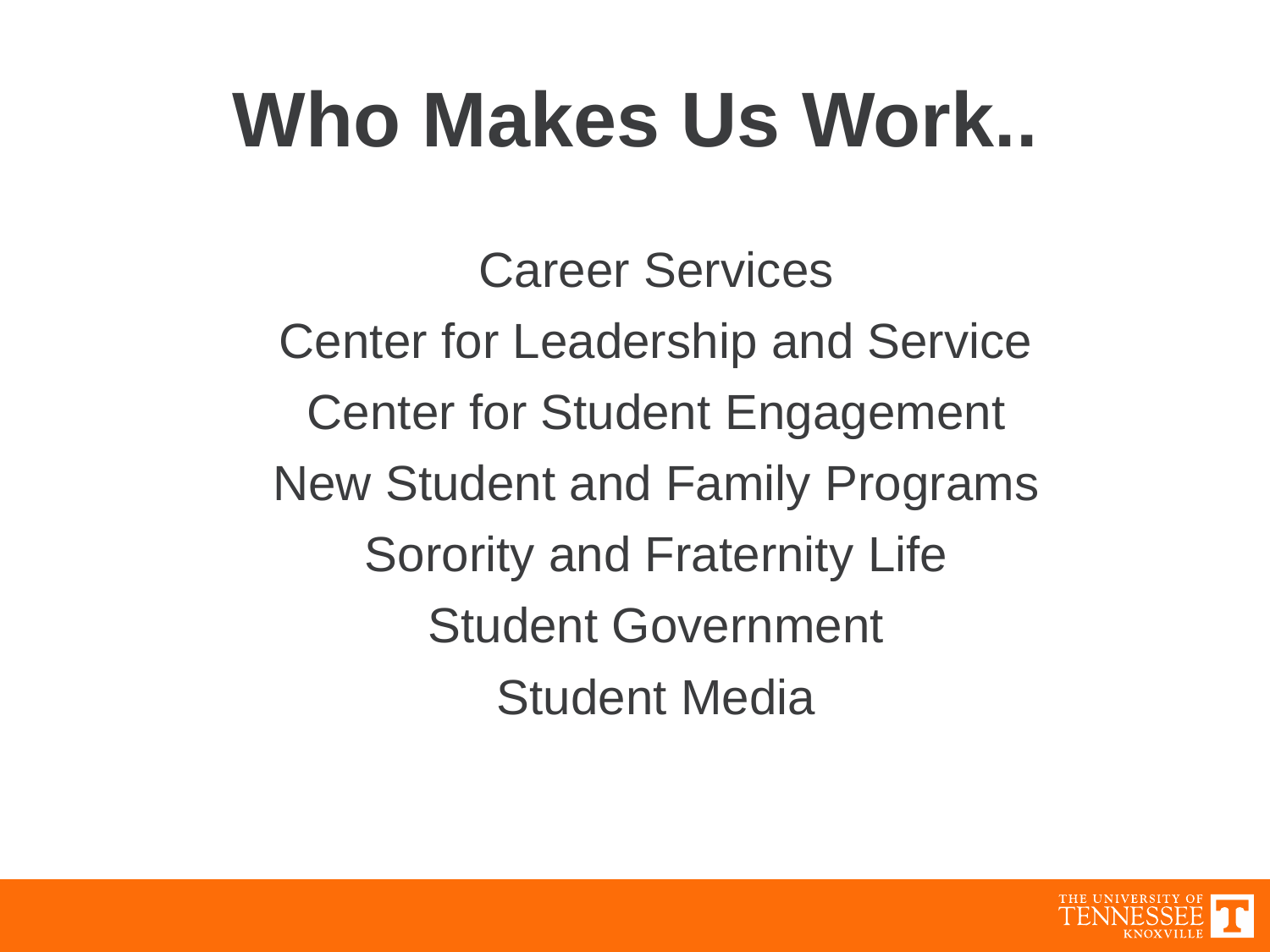# **Dean of Students Spotlight Initiatives**

### **AROUND ROCKY TOP WITH THE DEAN OF STUDENTS**

Talk, eat, serve, or get your game on with opportunities from the Office of the Dean of Students. Whether you're looking to connect with professors and administrators, help influence decisions affecting students on campus, simply have your voice heard, or cheer on the Volunteers, there's an opportunity for you.



#### **Vol Talks & Walks** with Dean Melissa Shivers **#OrangeKicks**

Dean Shivers is on hand every Wednesday afternoon at the UC from 1:30 until 3:00 p.m. No appointment is needed-just look for the orange tennis shoes and take a few minutes with the dean to share your concerns, complaints, or accomplishments.

#### **Smokey's Sofa**

Get a front row seat at UT's men's and women's basketball games by applying to sit courtside on Smokey's Sofa. Applications may be submitted by students, or UT faculty and staff can nominate a student for the honor. Apply at dos.utk.edu.

#### **Lunch Hours & Orange Plate Special**

Treat one of your favorite professors or university mentors to a free lunch on the UT campus, courtesy of the Office of the Dean of Students and UT Dining. You can also dine with Dean Shivers and Chancellor Jimmy G. Cheek by signing up on Twitter. Follow @RockyTopDean for more information.

### **Rocky Top<br>Roundtable**

Take a moment to apply for a position at the dean's table. This student advisory group will play a pivotal role in providing feedback about the UT student experience and will influence change for future students. Learn more at dos.utk.edu.

#### dos.utk.edu

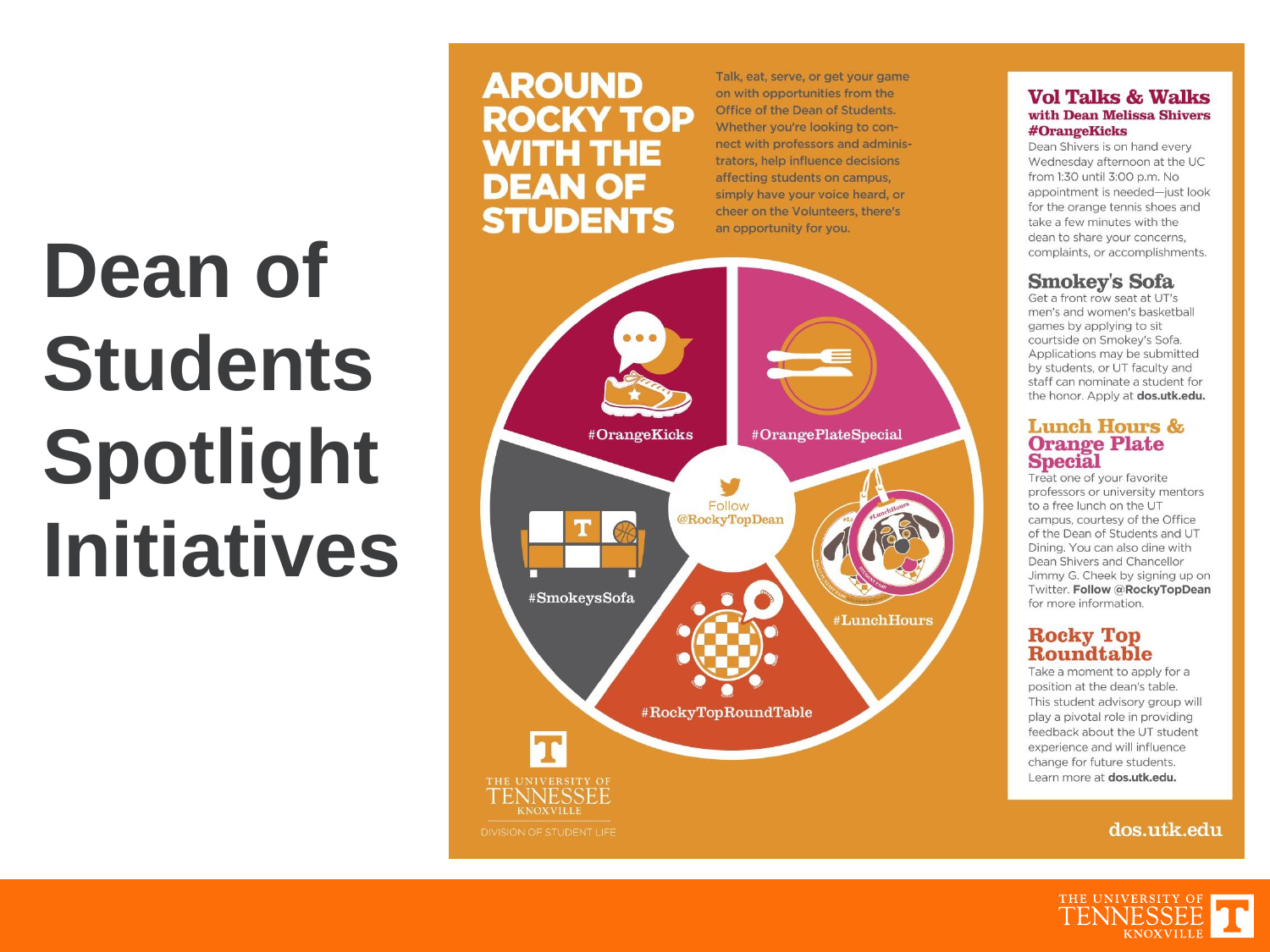## **Dean of Students Spotlight Initiatives: Lunch Hours**

### • Lunch Hours

### • **Initiative:**

The Dean of Students office has partnered with Aramark to provide both the student and UT faculty or staff member this free lunch on several Tuesdays and Fridays throughout the spring semester at either Presidential Court Café or the University Center.

• It's important for you to know that this initiative is a response to the 2014 National Survey of Student Engagement (NSSE), in which UT seniors' ranked opportunities for interaction with administrative staff and offices significantly lower than their peers at similar institutions*.*

### • **Elements:**

Free lunch passes for a student and faculty/staff member to be redeemed at dining locations on campus. Students pick up the passes then invite a faculty/staff member to lunch. UT Dining validates & keeps the passes at checkout.

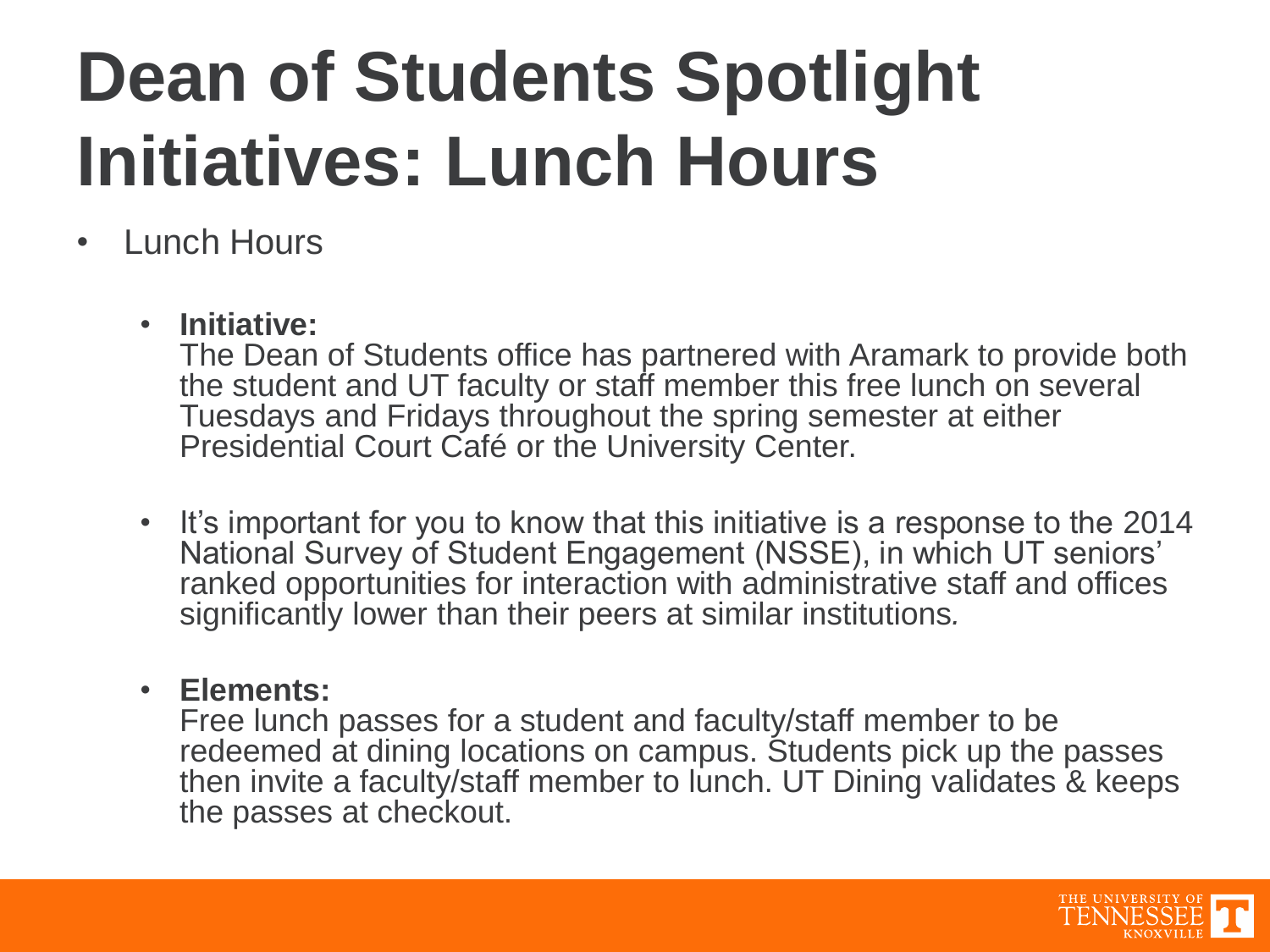## **Dean of Students Spotlight Initiatives: Bias Protocol**

- The purpose of the Bias Response Protocol is to :
	- Manage the timely and appropriate response to bias incidents,
	- Implement a plan of action to address the bias incident, and
	- Conduct appropriate followup to bias incidents. *Bias.utk.edu*



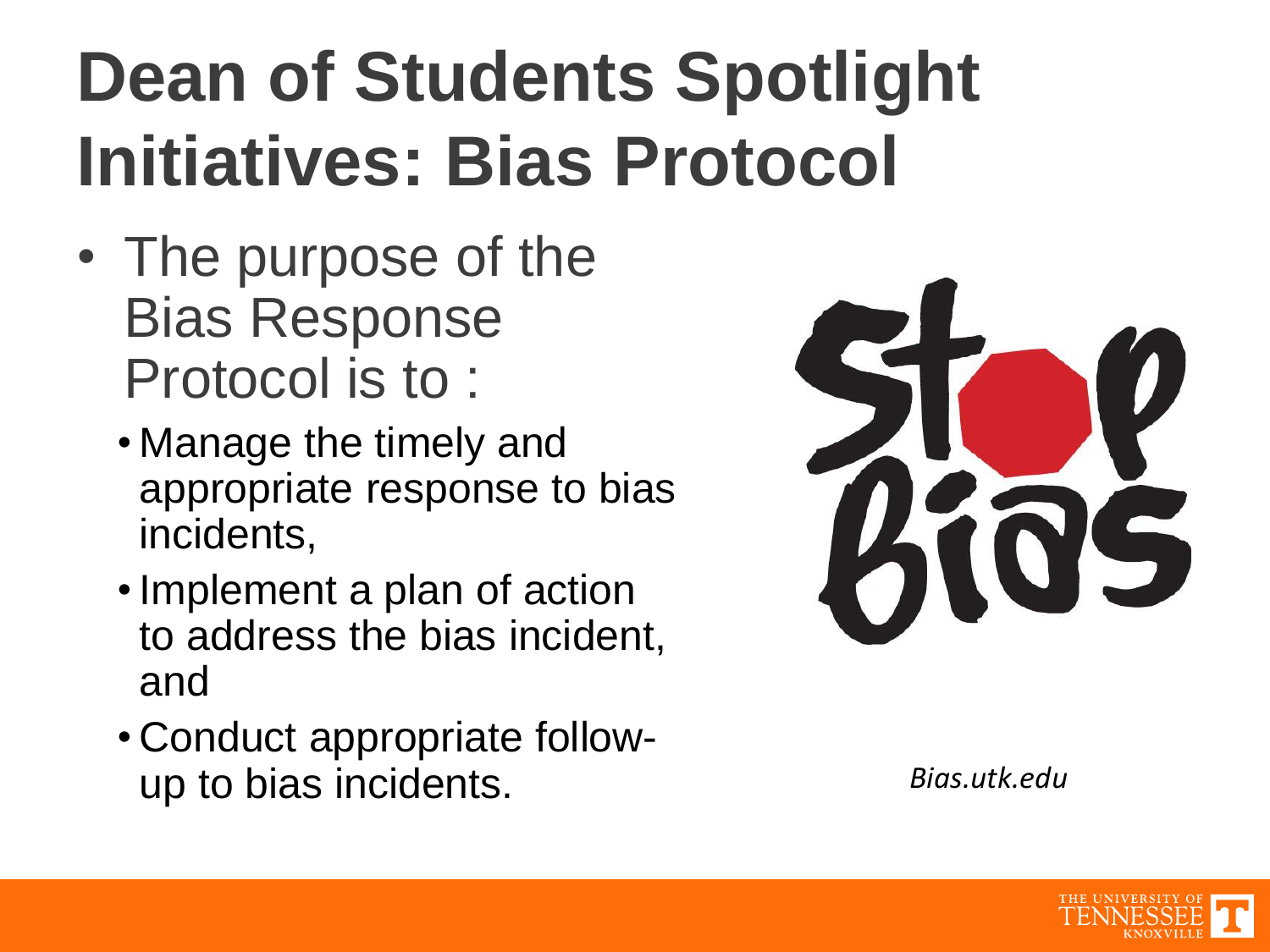### **Dean of Students Spotlight Initiatives: Bias Protocol**



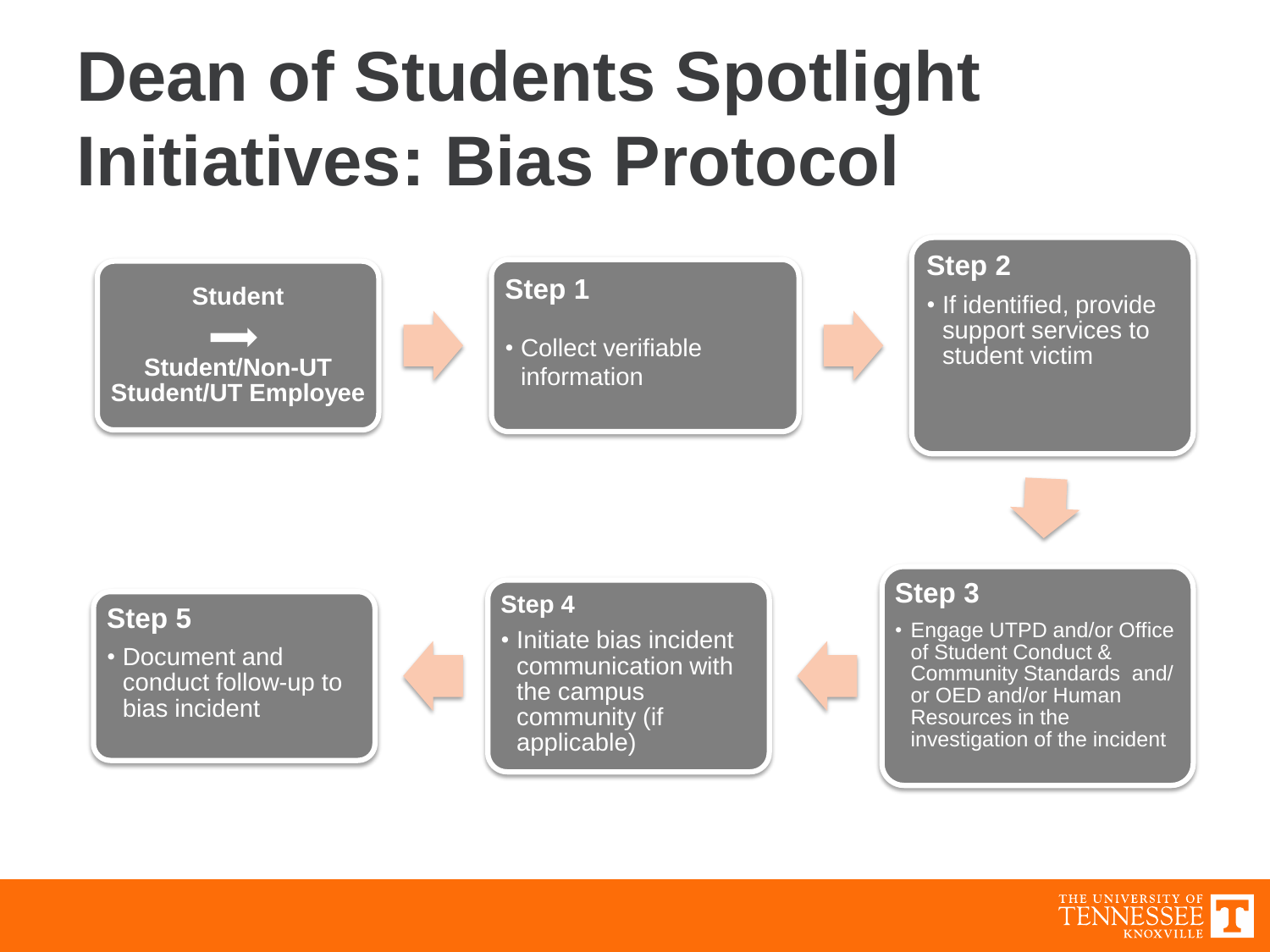# **Bias Incidents**

### Fall 2014

- 10 Bias Incidents
	- 8 Student to Student
	- 2 Student to Non-Student

## Spring 2015

- 1 Student to \*Unidentified
- 1 Student to Student

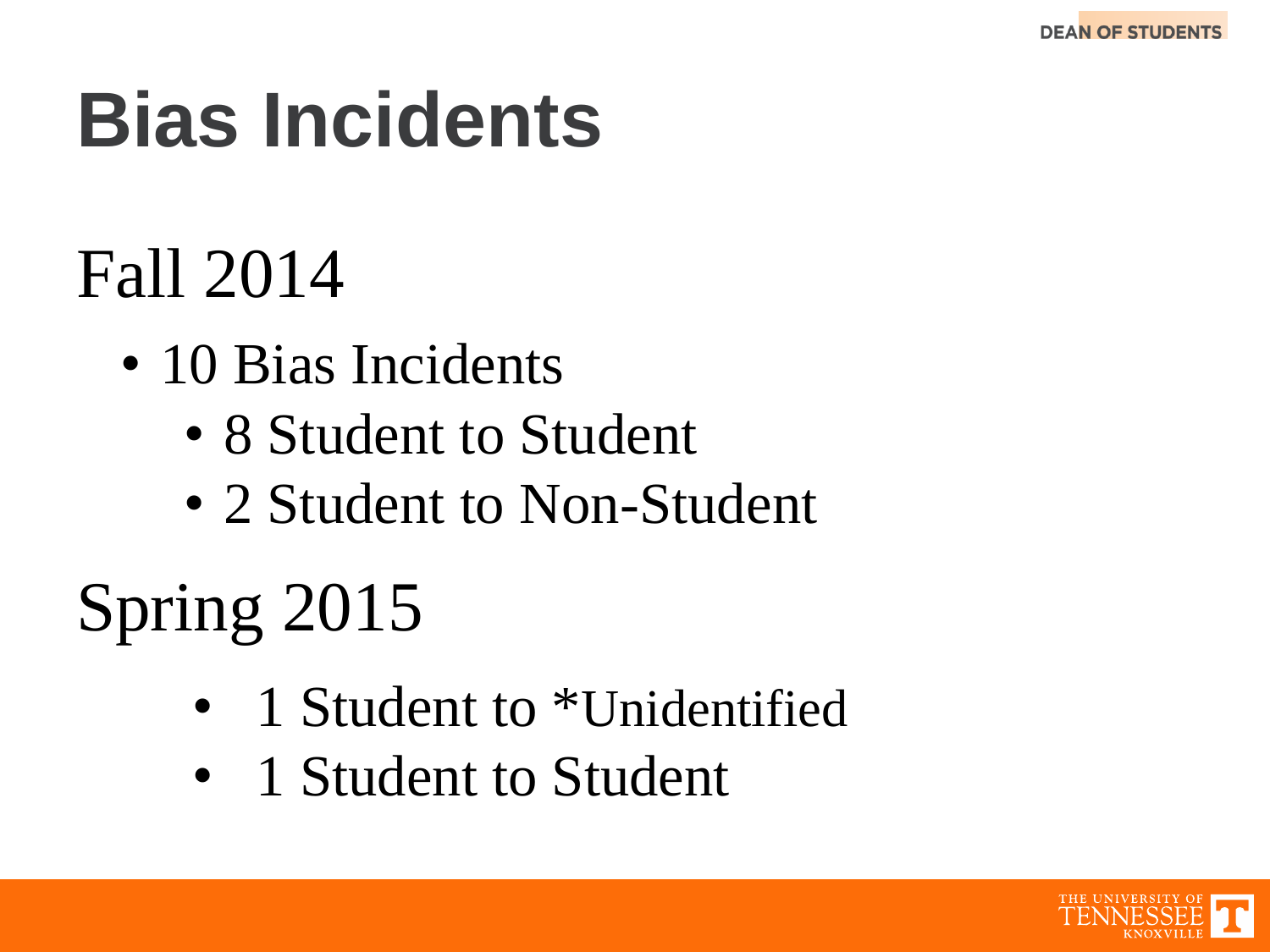## **Dean of Students Spotlight Initiatives: Student Absence Notification Procedure & Policies**

• The student absence notification process is designed to serve as a resource for students who need to notify instructors of their absence due to extenuating circumstances and/or emergency situations.

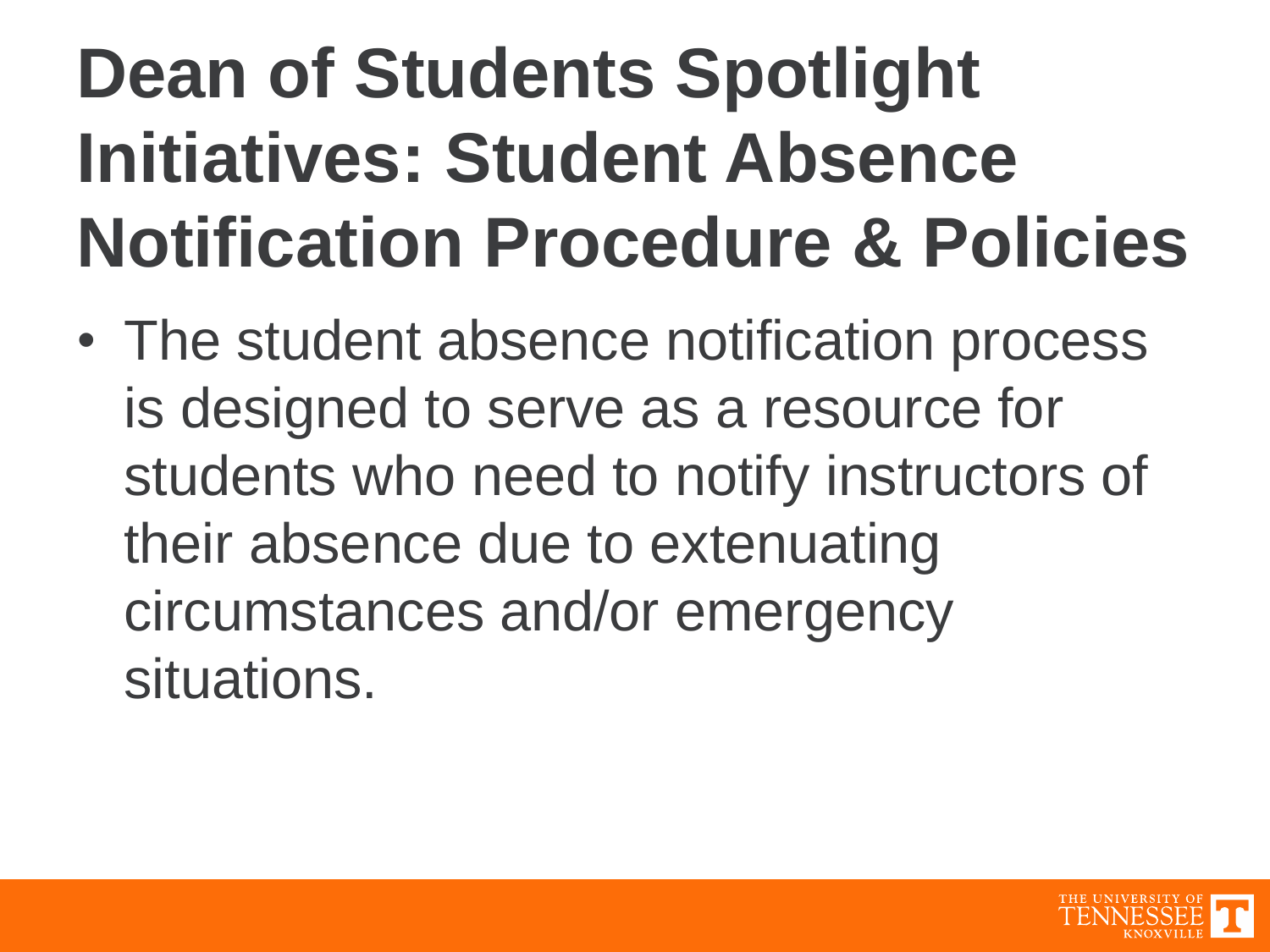## **Dean of Students Spotlight Initiatives: Student Absence Notification Procedure & Policies**

### **Instructor Authorization**

- Approval of absences and missed work are **determined by the instructor**. Notification of absence by the Dean of Students Office does not excuse students from classes and/or course requirements. It is the responsibility of the student to contact their instructor/s to determine a mutually agreed upon arrangement for all missed work.
- The Dean of Students Office reserves the right to grant or reject notification requests at any time.

### • **Short Term Absences**

• Short term absences are absences lasting 1-2 class days.

### • **Long Term Absences**

• Long term absences are absences lasting longer than 3 class days.